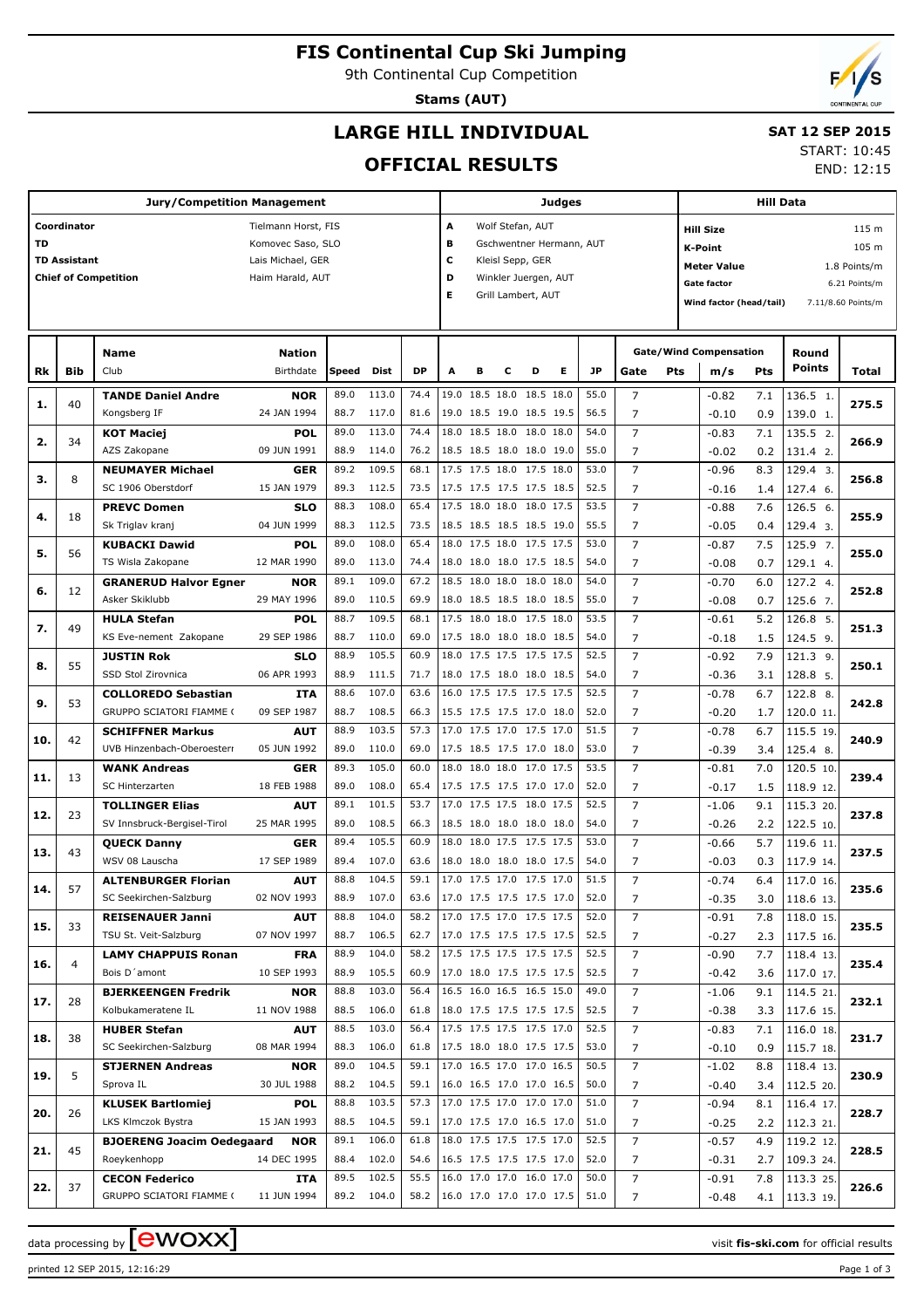# **FIS Continental Cup Ski Jumping**

9th Continental Cup Competition

**Stams (AUT)**



## **LARGE HILL INDIVIDUAL**

#### **SAT 12 SEP 2015** START: 10:45

### **OFFICIAL RESULTS**

|           |                |                             |                            |              | <b>OFFICIAL RESULTS</b> |           |   |   |   |   |                                                                                                                                                                                                                                                                                                                                                                                                                                                                                                                                                                                                                              |                                                                                                                                                                                                                                                     |                |         |         |            |                        | END: 12:15 |
|-----------|----------------|-----------------------------|----------------------------|--------------|-------------------------|-----------|---|---|---|---|------------------------------------------------------------------------------------------------------------------------------------------------------------------------------------------------------------------------------------------------------------------------------------------------------------------------------------------------------------------------------------------------------------------------------------------------------------------------------------------------------------------------------------------------------------------------------------------------------------------------------|-----------------------------------------------------------------------------------------------------------------------------------------------------------------------------------------------------------------------------------------------------|----------------|---------|---------|------------|------------------------|------------|
| <b>Rk</b> | <b>Bib</b>     | <b>Name</b><br>Club         | <b>Nation</b><br>Birthdate | <b>Speed</b> | <b>Dist</b>             | <b>DP</b> | A | в | C | D | Е                                                                                                                                                                                                                                                                                                                                                                                                                                                                                                                                                                                                                            | JP.                                                                                                                                                                                                                                                 | Gate           | Pts     |         | <b>Pts</b> | Round<br><b>Points</b> | Total      |
|           |                |                             |                            |              |                         |           |   |   |   |   |                                                                                                                                                                                                                                                                                                                                                                                                                                                                                                                                                                                                                              |                                                                                                                                                                                                                                                     |                |         |         |            |                        |            |
| 23.       | 44             | <b>KOZISEK Cestmir</b>      | <b>CZE</b>                 | 89.1         | 102.5                   | 55.5      |   |   |   |   |                                                                                                                                                                                                                                                                                                                                                                                                                                                                                                                                                                                                                              |                                                                                                                                                                                                                                                     |                |         |         |            | 113.7 23.              | 225.7      |
|           |                | LSK Lomnice nad Popelkou    | 09 NOV 1991                | 88.9         | 103.0                   | 56.4      |   |   |   |   |                                                                                                                                                                                                                                                                                                                                                                                                                                                                                                                                                                                                                              |                                                                                                                                                                                                                                                     |                |         |         | 4.1        | 112.0 22.              |            |
| 24.       | 29             | <b>ZNISZCZOL Aleksander</b> | <b>POL</b>                 | 89.0         | 101.5                   | 53.7      |   |   |   |   |                                                                                                                                                                                                                                                                                                                                                                                                                                                                                                                                                                                                                              | 51.0                                                                                                                                                                                                                                                | $\overline{7}$ |         | $-0.77$ | 6.6        | 111.3 28.              | 222.4      |
|           |                | WSS Wisla                   | 08 MAR 1994                | 89.2         | 101.5                   | 53.7      |   |   |   |   |                                                                                                                                                                                                                                                                                                                                                                                                                                                                                                                                                                                                                              | 51.0                                                                                                                                                                                                                                                | 7              |         | $-0.74$ | 6.4        | 111.123.               |            |
|           | 3              | <b>RUPITSCH Markus</b>      | <b>AUT</b>                 | 89.2         | 102.5                   | 55.5      |   |   |   |   |                                                                                                                                                                                                                                                                                                                                                                                                                                                                                                                                                                                                                              | 50.5                                                                                                                                                                                                                                                | $\overline{7}$ |         | $-0.89$ | 7.7        | 113.7 23.              | 222.1      |
| 25.       |                | KSG Klagenfurt-Kaernten     | 08 NOV 1997                | 89.1         | 100.5                   | 51.9      |   |   |   |   |                                                                                                                                                                                                                                                                                                                                                                                                                                                                                                                                                                                                                              | 51.0<br>7<br>$\overline{7}$<br>51.5<br>$\overline{7}$<br>51.0<br>51.0<br>7<br>50.5<br>7<br>$\overline{7}$<br>51.5<br>50.5<br>$\overline{7}$<br>7<br>51.0<br>50.5<br>7<br>$\overline{7}$<br>51.5<br>31.5<br>$\overline{7}$<br>7<br>51.0<br>7<br>47.0 |                | $-0.64$ | 5.5     | 108.4 26.  |                        |            |
|           | $\overline{7}$ | <b>ITO Masamitsu</b>        | <b>JPN</b>                 | 88.9         | 101.0                   | 52.8      |   |   |   |   |                                                                                                                                                                                                                                                                                                                                                                                                                                                                                                                                                                                                                              |                                                                                                                                                                                                                                                     |                |         | $-0.99$ | 8.5        | 112.3 26.              | 221.1      |
| 26.       |                | Shimokawa Shoqyo High Sch   | 27 FEB 1998                | 88.7         | 101.5                   | 53.7      |   |   |   |   |                                                                                                                                                                                                                                                                                                                                                                                                                                                                                                                                                                                                                              |                                                                                                                                                                                                                                                     |                |         | $-0.54$ | 4.6        | 108.8 25.              |            |
| 27.       | 15             | <b>WINTER Paul</b>          | <b>GER</b>                 | 88.2         | 101.5                   | 53.7      |   |   |   |   |                                                                                                                                                                                                                                                                                                                                                                                                                                                                                                                                                                                                                              |                                                                                                                                                                                                                                                     |                |         | $-0.68$ | 5.8        | 111.0 29.              | 218.5      |
|           |                | SC Willingen                | 05 OCT 1997                | 88.2         | 100.5                   | 51.9      |   |   |   |   | <b>Gate/Wind Compensation</b><br>m/s<br>17.5 17.0 17.0 17.0 17.0<br>7.2<br>$-0.84$<br>17.5 17.5 17.0 17.0 17.0<br>$-0.48$<br>17.0 17.0 17.0 17.5 16.5<br>17.0 17.0 17.5 17.0 17.0<br>17.0 16.0 17.0 16.5 17.0<br>16.5 17.5 17.0 17.0 17.0<br>17.0 17.0 17.5 16.5 17.0<br>16.5 17.0 17.0 16.5 17.5<br>17.0 17.5 17.0 17.5 17.0<br>16.5 17.0 17.0 16.5 17.0<br>$-0.59$<br>17.0 17.0 17.0 17.0 17.0<br>$-0.81$<br>16.5 17.0 17.0 16.5 17.0<br>$-0.32$<br>17.0 18.0 17.5 17.0 17.0<br>$-0.75$<br>6.4<br>10.5 10.0 11.0 10.5 10.5<br>$-0.65$<br>17.0 17.5 17.0 17.0 17.0<br>$-0.85$<br>7.3<br>15.5 15.5 16.5 16.0 15.0<br>$-0.64$ | 5.1                                                                                                                                                                                                                                                 | 107.5 27.      |         |         |            |                        |            |
|           | 32             | <b>BIEGUN Krzysztof</b>     | <b>POL</b>                 | 89.4         | 101.5                   | 53.7      |   |   |   |   |                                                                                                                                                                                                                                                                                                                                                                                                                                                                                                                                                                                                                              |                                                                                                                                                                                                                                                     |                |         |         | 7.0        | 111.7 27.              | 217.8      |
| 28.       |                | SS-R LZS Sokol Szczyrk      | 21 MAY 1994                | 89.2         | 101.0                   | 52.8      |   |   |   |   |                                                                                                                                                                                                                                                                                                                                                                                                                                                                                                                                                                                                                              |                                                                                                                                                                                                                                                     |                |         |         | 2.8        | 106.1 28.              |            |
|           | 52             | <b>ZUPANCIC Miran</b>       | <b>SLO</b>                 | 88.1         | 103.0                   | 56.4      |   |   |   |   |                                                                                                                                                                                                                                                                                                                                                                                                                                                                                                                                                                                                                              |                                                                                                                                                                                                                                                     |                |         |         |            | 114.3 22.              |            |
| 29.       |                | SK Zagorje                  | 11 NOV 1989                | 88.0         | 108.0                   | 65.4      |   |   |   |   |                                                                                                                                                                                                                                                                                                                                                                                                                                                                                                                                                                                                                              |                                                                                                                                                                                                                                                     |                |         |         | 5.6        | 102.5 29.              | 216.8      |
|           |                | <b>POGRAJC Andraz</b>       | <b>SLO</b>                 | 88.9         | 100.5                   | 51.9      |   |   |   |   |                                                                                                                                                                                                                                                                                                                                                                                                                                                                                                                                                                                                                              |                                                                                                                                                                                                                                                     |                |         |         |            | 110.2 30.              |            |
| 30.       | 54             | SK Zagorje                  | 26 SEP 1991                | 88.6         | 94.5                    | 41.1      |   |   |   |   |                                                                                                                                                                                                                                                                                                                                                                                                                                                                                                                                                                                                                              |                                                                                                                                                                                                                                                     |                |         |         | 5.5        | 93.6 30.               | 203.8      |
|           |                |                             |                            |              |                         |           |   |   |   |   |                                                                                                                                                                                                                                                                                                                                                                                                                                                                                                                                                                                                                              |                                                                                                                                                                                                                                                     |                |         |         |            |                        |            |

|     |    | Not qualified for final round                                      |                           |      |            |      |                          |      |                |                |       |
|-----|----|--------------------------------------------------------------------|---------------------------|------|------------|------|--------------------------|------|----------------|----------------|-------|
| 31. | 47 | <b>ASCHENWALD Philipp</b><br>SC Mayerhofen-Tirol                   | <b>AUT</b><br>12 NOV 1995 |      | 88.9 101.0 | 52.8 | 17.0 18.0 17.0 17.5 17.0 | 51.5 | $\overline{7}$ | 5.2<br>$-0.61$ | 109.5 |
| 32. | 51 | <b>AIGNER Clemens</b><br>SV Innsbruck-Bergisel-Tirol               | <b>AUT</b><br>02 FEB 1993 |      | 89.0 101.5 | 53.7 | 16.5 17.5 17.0 17.0 17.0 | 51.0 | $\overline{7}$ | 4.5<br>$-0.52$ | 109.2 |
| 33. | 14 | <b>KLIMOV Evgeniy</b><br>Dinamo Perm                               | <b>RUS</b><br>03 FEB 1994 | 88.8 | 100.5      | 51.9 | 16.0 17.0 17.0 17.0 17.0 | 51.0 | $\overline{7}$ | $-0.70$<br>6.0 | 108.9 |
| 34. | 20 | <b>DESCOMBES SEVOIE Vincent</b><br>Douanes - Chamonix              | <b>FRA</b><br>09 JAN 1984 | 88.4 | 99.0       | 49.2 | 16.5 16.5 17.0 17.0 17.0 | 50.5 | $\overline{7}$ | 8.7<br>$-1.01$ | 108.4 |
| 35. | 46 | <b>GEIGER Karl</b><br>SC 1906 Oberstdorf                           | <b>GER</b><br>11 FEB 1993 |      | 89.5 101.0 | 52.8 | 16.5 17.5 17.0 17.0 16.5 | 50.5 | $\overline{7}$ | $-0.55$<br>4.7 | 108.0 |
| 36. | 39 | <b>TROFIMOV Roman Sergeevich</b><br>Sdushor CSP N. Novgorod        | <b>RUS</b><br>19 NOV 1989 | 88.6 | 99.5       | 50.1 | 17.0 17.5 17.0 17.0 17.0 | 51.0 | $\overline{7}$ | $-0.72$<br>6.2 | 107.3 |
| 37. | 41 | <b>MUELLER Lukas</b><br>SV Villach-Kaernten                        | <b>AUT</b><br>14 MAR 1992 | 89.0 | 98.5       | 48.3 | 17.0 17.0 17.0 17.0 16.5 | 51.0 | $\overline{7}$ | $-0.80$<br>6.9 | 106.2 |
| 38. | 24 | <b>PASCHKE Pius</b><br>WSV Kiefersfelden                           | <b>GER</b><br>20 MAY 1990 | 88.8 | 97.5       | 46.5 | 16.5 16.5 16.5 17.0 16.5 | 49.5 | $\overline{7}$ | $-0.96$<br>8.3 | 104.3 |
| 39. | 11 | <b>KOBAYASHI Ryoyu</b><br>Morioka Chuo High School                 | <b>JPN</b><br>08 NOV 1996 | 88.9 | 98.0       | 47.4 | 16.5 17.0 17.0 16.5 17.0 | 50.5 | $\overline{7}$ | $-0.67$<br>5.8 | 103.7 |
| 40. | 10 | <b>HILDE Tom</b><br>Asker Skiklubb                                 | <b>NOR</b><br>22 SEP 1987 | 89.1 | 98.0       | 47.4 | 17.0 17.0 16.5 16.5 16.5 | 50.0 | $\overline{7}$ | $-0.70$<br>6.0 | 103.4 |
| 41. | 50 | <b>VANCURA Tomas</b><br>TJ Dukla Liberec                           | <b>CZE</b><br>10 SEP 1996 | 88.5 | 99.5       | 50.1 | 17.0 17.0 16.5 17.5 17.0 | 51.0 | $\overline{7}$ | 2.2<br>$-0.26$ | 103.3 |
| 42. | 35 | <b>ROMASHOV Alexey</b><br>Saint-Petersburg KOR1                    | <b>RUS</b><br>29 APR 1992 | 88.6 | 97.5       | 46.5 | 17.0 17.0 17.0 17.0 16.5 | 51.0 | $\overline{7}$ | 5.5<br>$-0.64$ | 103.0 |
| 43. | 6  | <b>ZOGRAFSKI Vladimir</b><br><b>NSA</b>                            | <b>BUL</b><br>14 JUL 1993 | 87.4 | 96.5       | 44.7 | 14.5 15.5 16.0 16.0 15.5 | 47.0 | $\overline{7}$ | 9.9<br>$-1.15$ | 101.6 |
| 44. | 19 | <b>DREHER Michael</b><br>SC 1906 Oberstdorf                        | <b>GER</b><br>30 JAN 1993 | 88.5 | 94.5       | 41.1 | 16.0 16.5 16.5 16.5 16.5 | 49.5 | $\overline{7}$ | $-1.06$<br>9.1 | 99.7  |
| 45. | 30 | <b>POLASEK Viktor</b><br>Sk Nove mesto na morave                   | <b>CZE</b><br>18 JUL 1997 | 89.0 | 96.0       | 43.8 | 16.5 16.5 16.5 17.0 16.5 | 49.5 | $\overline{7}$ | $-0.68$<br>5.8 | 99.1  |
| 46. | 16 | <b>GLASDER Michael</b><br>Norge Ski Club                           | <b>USA</b><br>27 MAR 1989 | 88.8 | 94.5       | 41.1 | 16.0 16.5 16.5 16.5 16.0 | 49.0 | $\overline{7}$ | $-0.84$<br>7.2 | 97.3  |
| 47. | 17 | <b>DELLASEGA Roberto</b><br>GRUPPO SCIATORI FIAMME GI. 15 JUN 1990 | <b>ITA</b>                | 88.5 | 93.5       | 39.3 | 16.0 16.0 16.5 16.5 16.0 | 48.5 | $\overline{7}$ | 8.9<br>$-1.04$ | 96.7  |

data processing by **CWOXX**  $\blacksquare$